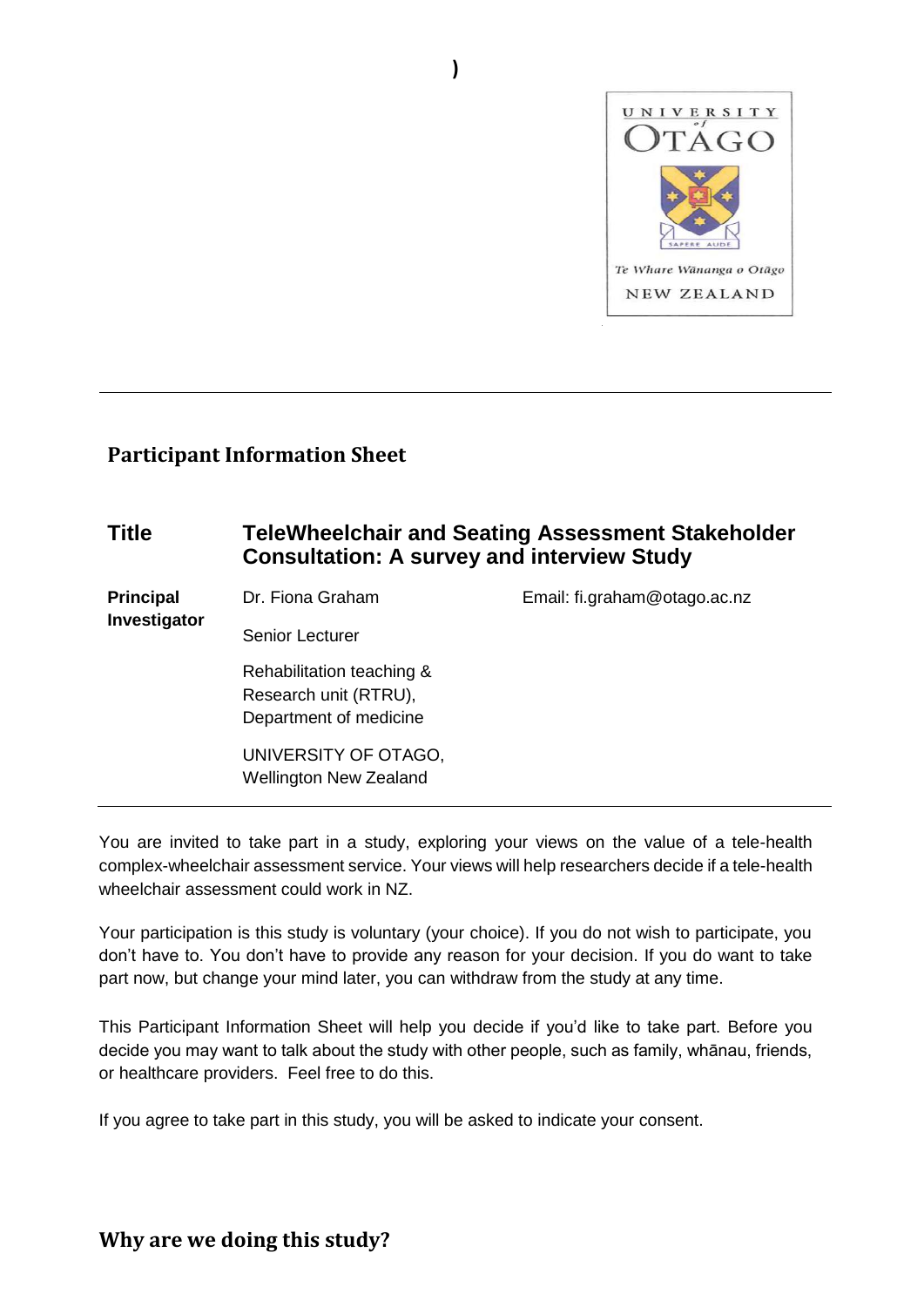Matching the right wheelchair for the wheelchair user requires an assessment by specialised assessors. These assessments can require considerable travel-either by the wheelchair user or assessor. Travel and delay in specialist assessment services can cause fatigue and stress on support people. Tele-wheelchair assessment (via video conference) is currently used sometimes in NZ to improve access to specialist assessment. However, we do not really know the best way to design these services or if they would work nation –wide.

#### **Who are we asking to participate?**

We are inviting wheelchair users aged >18 years with neuro-muscular conditions, their family, paid carers who have been involved in a wheelchair assessment in the last 24 months. We are also seeking participation by wheelchair assessors and technicians, and wheelchair service mangers, and funders, IT and legal specialist.

# **What will my participation in the study involve?**

If you agree to participate, in phase one of study, you will be asked to complete survey. You may complete the survey electronically, on paper or over phone. It will take around one hour to complete this survey. Participants will be offered to participate in interview or focus group discussion with other participants by phone or video conference. The group interviews will run for an hour and will be recorded for data collection by research team.

# **What information will be collected and how will it be used?**

The survey will explore a range of things that are relevant to the use of a telehealth service for wheelchair assessment. The interviews and focus group will help us get better understanding of factors that influence participant's views. The information gathered as part of this study will be completely confidential. It will be available only to the study members of the research team. Study findings will be presented to consumer and professional groups in written and oral formats. No identifying information will be shard.

# **What are the possible benefits and risks of this study?**

The benefit of this study is to understand if a telehealth service for wheelchair assessment could work in NZ. And, if it could work, what is required for it to work well. We do not expect any harm to you by participating in this study

# **Who pays for the study?**

This project has been supported by a grant from the Neuromuscular Research Fund. There will be no additional costs to participants. The Wheelchair users who complete survey will go in the draw for one of five \$200 grocery vouchers. All wheelchair users who complete interviews will be provided a \$50 grocery voucher as well.

# **What are my rights?**

Participation in this study is voluntary. You may decline to take or you may withdraw from the study at any time without any disadvantage.

You may have a copy of any information collected about you during this study.